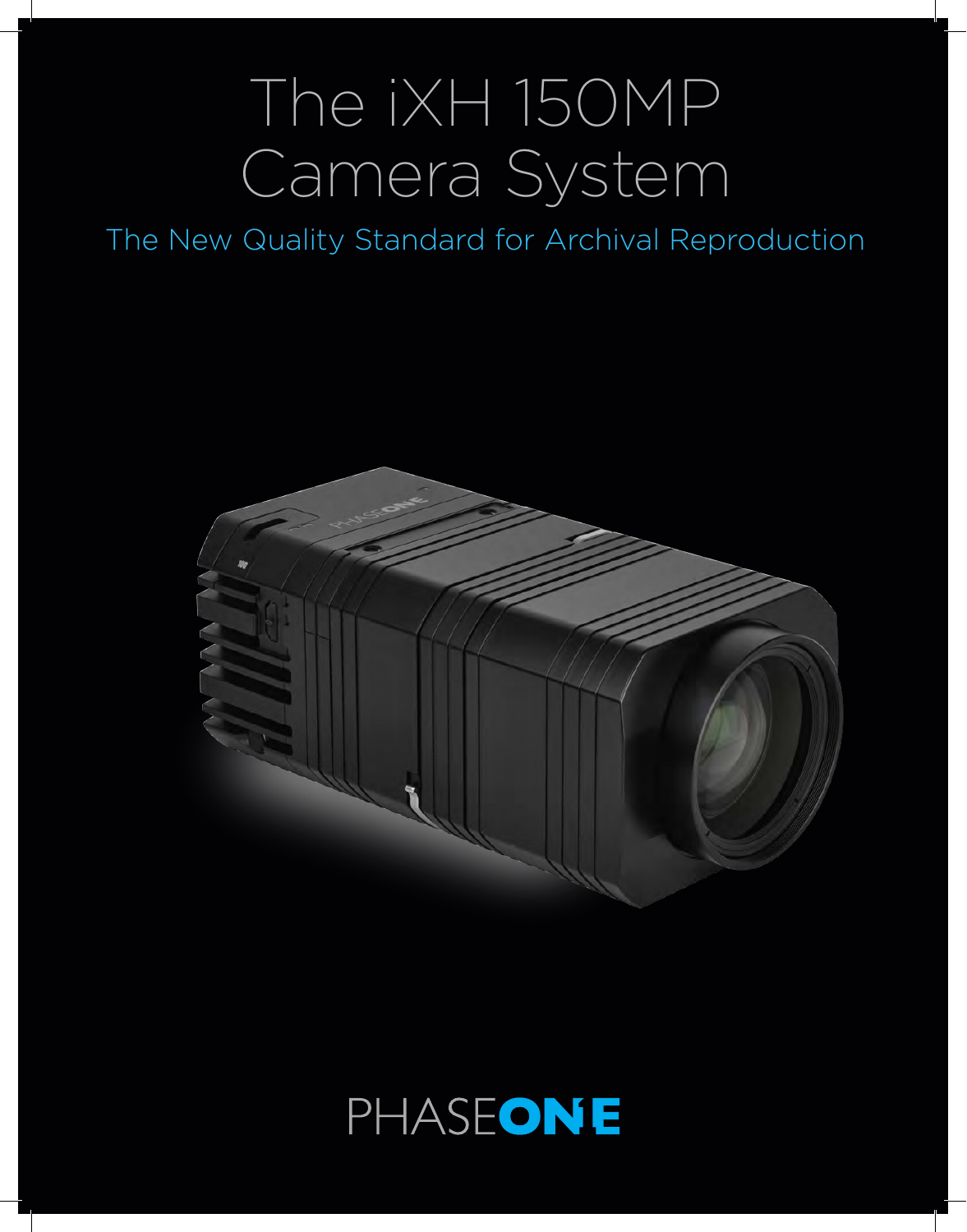## iXH 150MP Camera System



Built around a 151-megapixel CMOS backside illuminated (BSI) sensor, the iXH 150MP camera delivers the highest available image resolution - enabling it to reach the benchmark of A0@300ppi scanning for flat objects, such as maps and drawings, in a single shot.

The sensor's **dynamic range (15 f-stops)** boosts light sensitivity with very low noise, to capture the smallest details, and delivers unmatched color fidelity



- Reliable, precise and resilient
- Outstanding dynamic range
- Faster data transfer
- Flexible connectivity

The two lenses allow flat copy work to meet the demands of libraries, archives, and universities. The lenses keep the color uniformity required for the most demanding reproduction applications.

*The Camera of choice for high resolution*  " *imaging applications* " A brand new Phase One-designed 72mm allows Perfect Sharpness at all magnifications, using groundbreaking *UltraRes* technology, optimized for 150MP and beyond. The iXH 150MP Camera is also avaiblable with Schneider Kreuznach 120mm lens.

The 21mm and 42mm extension tube accessories, used with the 120mm lens, are designed with the same accuracy and quality as the camera body and lenses, allowing close-ups at a higher resolution, resulting in accurate capture of small objects.

### Brand new *UltraRes* 72mm Lens

- Flat Field optics
- Designed for the iXH sensor
- Highest resolution
- Flatness
- Sharpness
- No distortion
- Keep color uniformity

*The lens you require for the most demanding*  " *reproduction applications*  "



- 
- 
- 
- 
- 
- 

#### The Ultimate Image Quality- A0 at 300ppi scanning in a single shot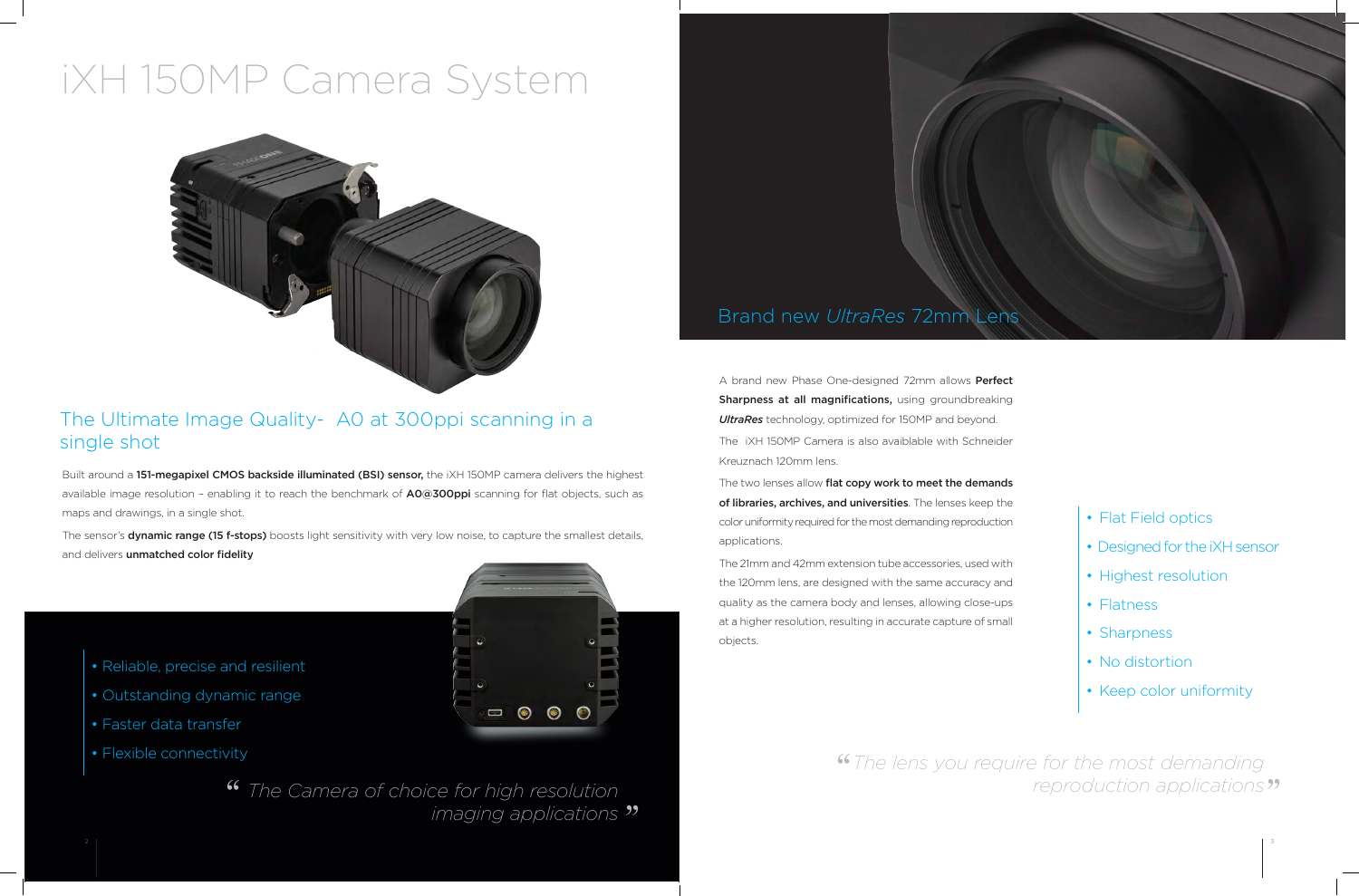### One million actuations guaranteed with Phase One Reliance shutter

The electromagnetic Reliance Shutter uses innovative technology that enhances exposure speed and lifespan, allowing efficiency and reliability for the most demanding digitization projects.

The newly designed housing with its **integrated heat sink and cooling fins**, ensures that the temperature remains low even during long days of running Live View continuously, and thus producing noise-free images and consistent results.

Designed from the ground up by Phase One, this new processing platform seamlessly handles large files at high speed, for a long duration, typical with high volume cultural heritage digitization projects

## *The iXH Camera System is designed to*  " work hard and last long!<sup>"</sup>

### Tethering built for high-volume

iXH 150MP is world first Cultural Heritage Camera with 10G Ethernet and USB-C options, providing the fastest and most reliable data transfer

### Powerful processing Engine: The Infinity platform

The iXH 150MP Camera System uses a CMOS BSI sensor with an outstanding dynamic range of 15 f-stops to ensure the highest resolution, sensitivity and lowest level of noise. It produces the most accurate colors and details thanks to the upgraded electronics and processors which allow high accuracy in the reproduction of Cultural Heritage applications such as artworks and precious books.

The iXH 150MP Achromatic and the iXH 150MP WS (Wide Spectrum) combine the highest resolution and **class-**

#### Color accuracy and finest detail

Capture One CH offers complete camera control, reliable performance and expertly crafted RAW conversion algorithms, accompanied with unique productivity tools such as automatic cropping and alignment tools for documents and books, and an automated workflow for scanning negative film

PPI-Assist accurately measures the distance to the object and enables easy positioning of the camera on any copy stand.

When used with **Autocolumn**, copy stands and Capture One CH, it is the only camera system on the market capable of automated positioning for a specified PPI.

leading spectral sensitivity required for specialized scientific imaging applications, research and conservation of manuscripts, maps and drawings.

With its ability to capture in color, UV and IR, the **IXH 150MP WS** camera is the tool of choice for imaging applications such as paintings, medical and forensics. By simply adding an IR block filter, the Wide Spectrum camera converts to a regular camera.



### Fully Automated, Repeatable Workflow

- Accurately measures distance to object
- Records PPI, Field-of-view and magnification
- Easy positioning of the camera
- For use with any copy stand



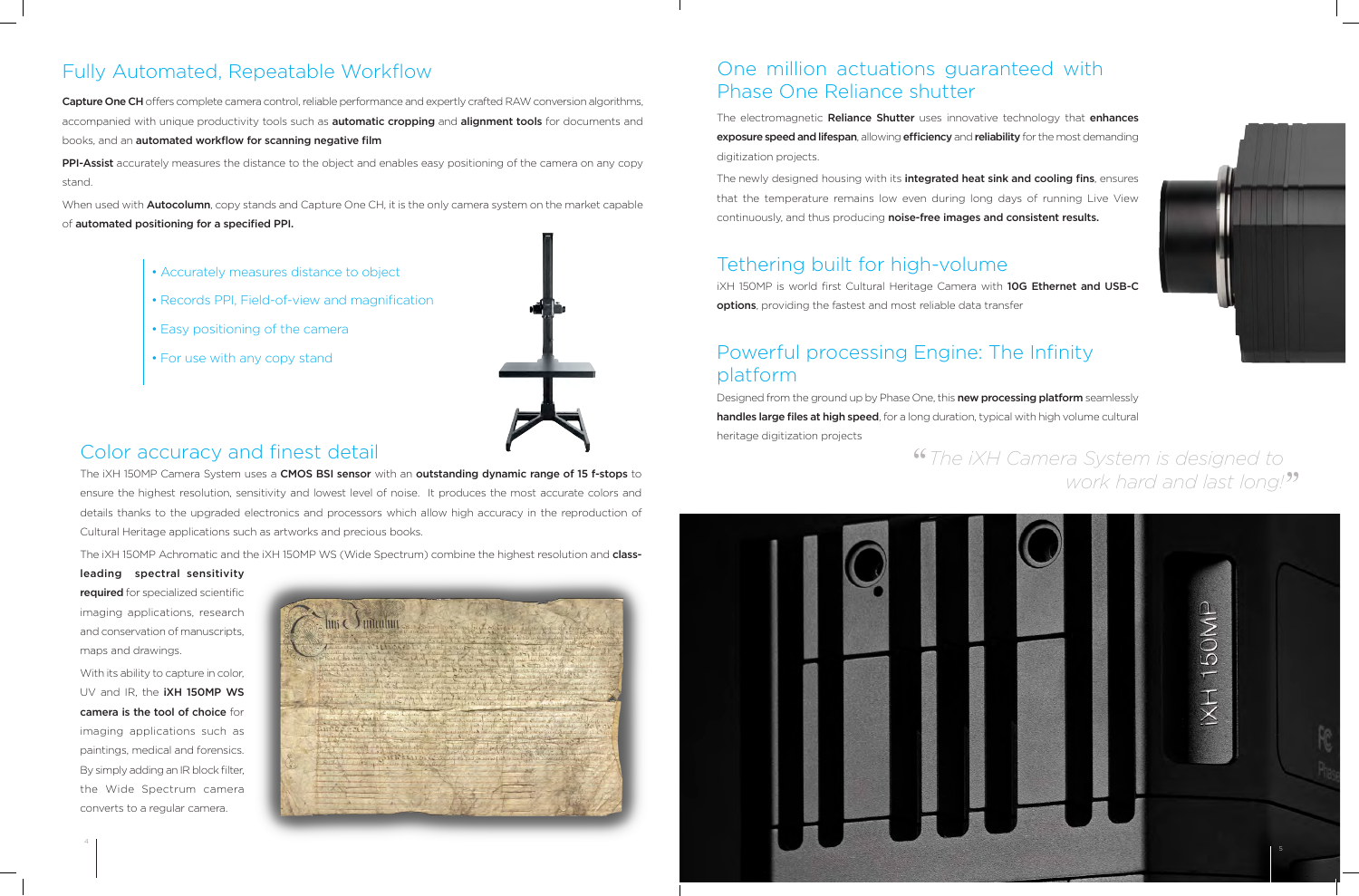## iXH 150MP Camera System

#### Phase One RS 72mm MkII lens Schneider Kreuznach 120mm

Technical specifications

Lens Specification

 $\frac{S}{C}$ 

Specification

|                                    | <b>IXH 150MP</b>                      | iXH 150MP                       | <b>IXH 150MP</b><br>Achromatic Wide Spectrum |
|------------------------------------|---------------------------------------|---------------------------------|----------------------------------------------|
| Sensor size                        |                                       | $53.4 \times 40.0$              |                                              |
| Resolution                         | 14204 x 10652                         |                                 |                                              |
| Pixel size $(\mu m)$               | 3.76                                  |                                 |                                              |
| <b>ISO Range</b>                   |                                       | 50-25,600 200-102,400 50-25,600 |                                              |
| Data Interfaces                    | USB3, Ethernet 10G Copper/Fiber       |                                 |                                              |
| <b>File Formats</b>                | Raw 14bit, Raw 16bit                  |                                 |                                              |
| Weight (gr) with 72mm MkII lens    | 3.450 inc. L-Bracket                  |                                 |                                              |
| Dimension (mm) with 72mm MkII lens | 227 x 130 x 130 inc. L-Bracket        |                                 |                                              |
| Cooling                            | Integrated heat sink and cooling fins |                                 |                                              |
| Approvals                          | FCC Class A. CE. RoHS                 |                                 |                                              |
| Operating Temperature (°C)         | $-10$ to 40                           |                                 |                                              |
| <b>Operating Humidity (%)</b>      | 15 - 80 (non-condensing)              |                                 |                                              |

| <b>Number of Elements</b>  | 13                         | 8                                                                  |  |
|----------------------------|----------------------------|--------------------------------------------------------------------|--|
| Number of groups           | 8                          | 4                                                                  |  |
| Focal Length (mm)          | 72                         | 120                                                                |  |
| Image circle (mm)          | 67.36                      | 110                                                                |  |
| <b>Aperture Range</b>      | $f5.6 - f22$               | $f5.6 - f22$                                                       |  |
| <b>Floating Element</b>    | Yes- Firmware controlled   | No                                                                 |  |
| Min. object distance       | 44cm                       | 67cm                                                               |  |
| <b>Magnification range</b> |                            | $1:70 - 1:3$ (optimal 1:11) $1:6.9$ to 1:.1.2 with extension tubes |  |
| Weight (gr)                | 1,470                      | 1.050                                                              |  |
| Dimension (mm)             | $150 \times 90 \times 115$ | 150 x 90x 115                                                      |  |
| Filter Thread (mm)         | 77                         | 46                                                                 |  |

### Scientific Tools and Capture One CH

The iXH 150MP Camera System and Capture One CH are designed to provide an open platform for new imaging applications. The capabilities and the *incredible focusing accuracy* open doors to computational and sequential imaging, indispensable for multi-spectral and 3D applications.



*Meeting the highest standards with iXH 150MP* ""



The full integration of hardware with Capture One CH software yields an efficient, professional workflow with precision results. It includes AutoColumn and PPI-Assist functionalities for easy setup.

*<u><i>Incredible time saver!*</u>

### Capture One CH workflow software

- Negative film reproduction tool
- •Auto Crop & Auto Rotate
- •AutoColumn with AutoPPI and PPI-Assist
- •Barcode scanner tool
- •Tools lock
- •Option for simple user interface for non-trained operators